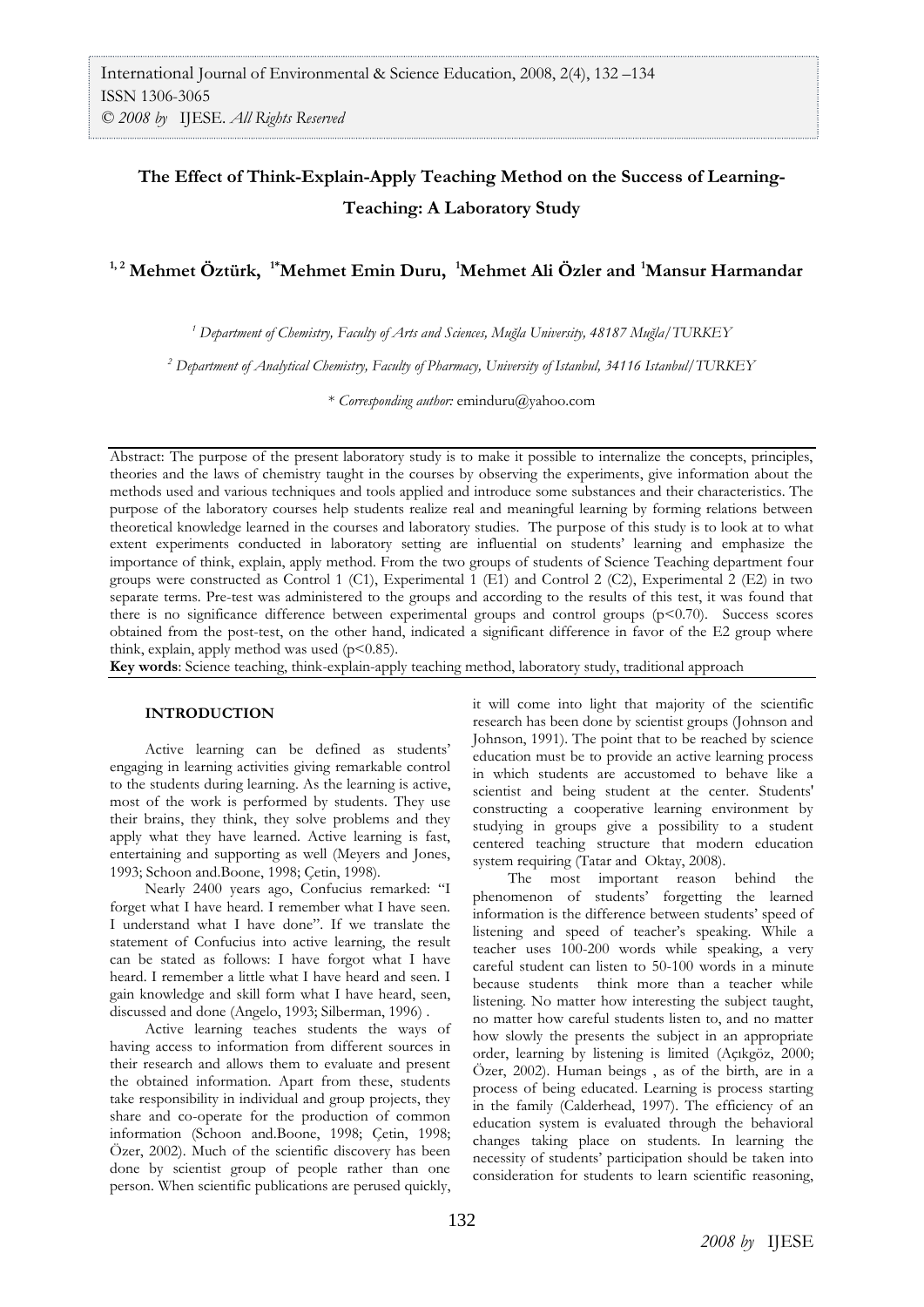| <b>Study Group</b> | <b>Tests</b> | <b>Groups</b>       | <b>Achievement</b> | <b>Student number</b> |
|--------------------|--------------|---------------------|--------------------|-----------------------|
|                    | Pre-test     | Control 1 (C1)      | $18.50 \pm 5.71$   | 19                    |
| First study group  |              | Experimental 1 (E1) | $19.00 \pm 4.31$   | 20                    |
|                    | Post-test    | Control 1 (C1)      | $25.00 \pm 2.30$   | 19                    |
|                    |              | Experimental 1 (E1) | $35.30 \pm 3.80$   | 20                    |
|                    | Pre-test     | Control 2 (C2)      | $20.00 \pm 5.10$   | 19                    |
| Second study group |              | Experimental 2 (E2) | $20.05 \pm 3.10$   | 20                    |
|                    | Post-test    | Control 2 (C2)      | $34.00 \pm 3.10$   | 19                    |
|                    |              | Experimental 2 (E2) | $56.65 \pm 4.10$   | 20                    |

establish scientific communication; in short, transfer science into their lives. Moreover, it should be considered that students learn through different ways and at different speeds and learning is a process realized individually and within groups (Bonwell and Eison. 1991. Angelo and Cross, 1993). The purpose of effective learning is to enable student participation. Within the framework of the study carried out to determine how strong this participation is, the performance through which the students can show that they can take the responsibility for their own learning is attempted to be determined (Sahinel, 2007; Açıkgöz, 2000; Silberman, 1996; Bonwell and Eison, 1991; Morgil and Yörük; 2004). For this purpose, an experiment was conducted on the students of Science Teaching Department of The Faculty of Education, Muğla University.

### **METHODOLOGY**

The study group of the study consists of total 78 first year students of the Science Teaching Department. These students are divided into two groups;  $(20+20)$  experimental group and  $(19+19)$ control group; taken from two academic years

In order to administer to working group, an achievement test was developed. An achievement test consisting of 30 classic lecturing questions was administered to the first year students of Science Teaching Department. In classical written explanation, the first year students of the science teaching department are asked questions as to how to explain any subject in the primary school curriculum to students and how to get the primary school students to conduct an experiment.

In 2001-2002 academic year, first year students of Science Teaching Department (n=39) were divided into two groups. Both of the groups performed the experiment with the guidance of the same teacher. Information was provided for the students and a pretest was administered. The Experiment that can be conducted with primary school students was only explained through classical lecturing to Control 1 (C1) group. On the other hand, together with the lecturing, a demonstration of the experiment was performed by the teacher. And students were asked to write a report individually. The students in the control group write the results of the experiment in a classical way. Then, a post-test was administered to the students in 1st working group.

In 2002-2003 academic year, the students of the 2nd study group was informed about the experiment they would conduct and a pre-test was administered to them. The students in Control 2 (C2) group were subjected to the same procedure used for the students of E1 in the first working group. On the other hand, the students of Experimental group 2 (E2) were asked to search the given experiment, think about it and perform it using simple devices on their own. Then, all the students in second study group were asked to report the results of their experiments individually. Post-test was administered to the students of second working group.

### **RESULTS**

Before the experiments were conducted, both study groups were administered pre-test, and no statistically significant difference was found between achievement scores of experimental groups (E1 and E2) and control groups  $(C1 \text{ and } C2 \text{ (p<0.70)}$ . When the achievement test scores obtained from the post-test